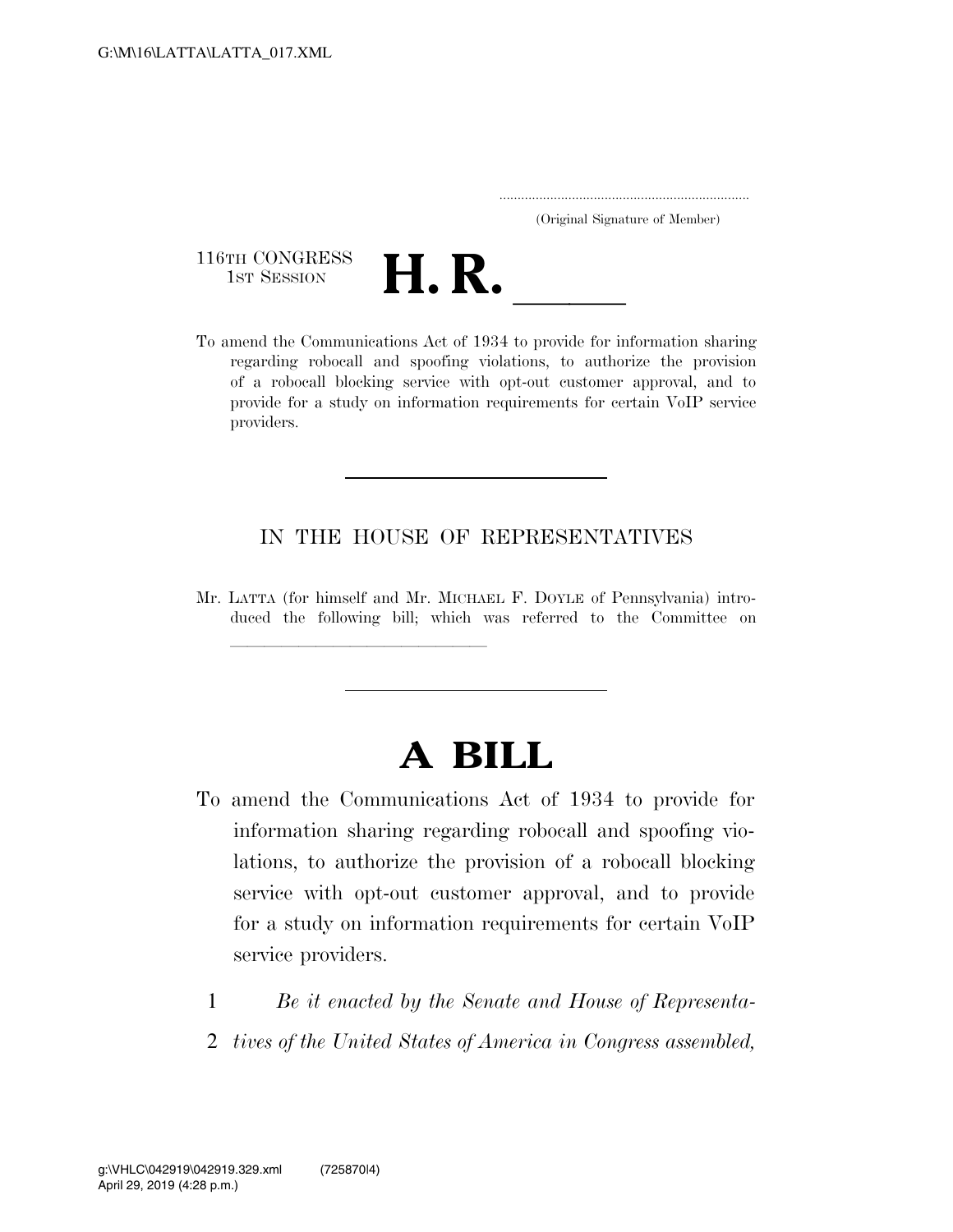## **SECTION 1. SHORT TITLE.**

 This Act may be cited as the ''Support Tools to Oblit- erate Pesky Robocalls Act'' or the ''STOP Robocalls Act''. **SEC. 2. INFORMATION SHARING REGARDING ROBOCALL AND SPOOFING VIOLATIONS.** 

 Section 227 of the Communications Act of 1934 (47 U.S.C. 227) is amended by adding at the end the fol-lowing:

9 "(i) INFORMATION SHARING.—Not later than 18 months after the date of the enactment of this subsection, the Commission shall promulgate regulations to establish a process that streamlines the ways in which a private en- tity may voluntarily share with the Commission informa-tion relating to—

 ''(1) a call made or a text message sent in vio-lation of subsection (b); or

 $\frac{17}{2}$  ''(2) a call or text message for which misleading or inaccurate caller identification information was caused to be transmitted in violation of subsection 20 (e).".

## **SEC. 3. ROBOCALL BLOCKING SERVICE WITH OPT-OUT CUS-TOMER APPROVAL.**

 Section 227 of the Communications Act of 1934 (47 U.S.C. 227), as amended by section 2, is further amended by adding at the end the following: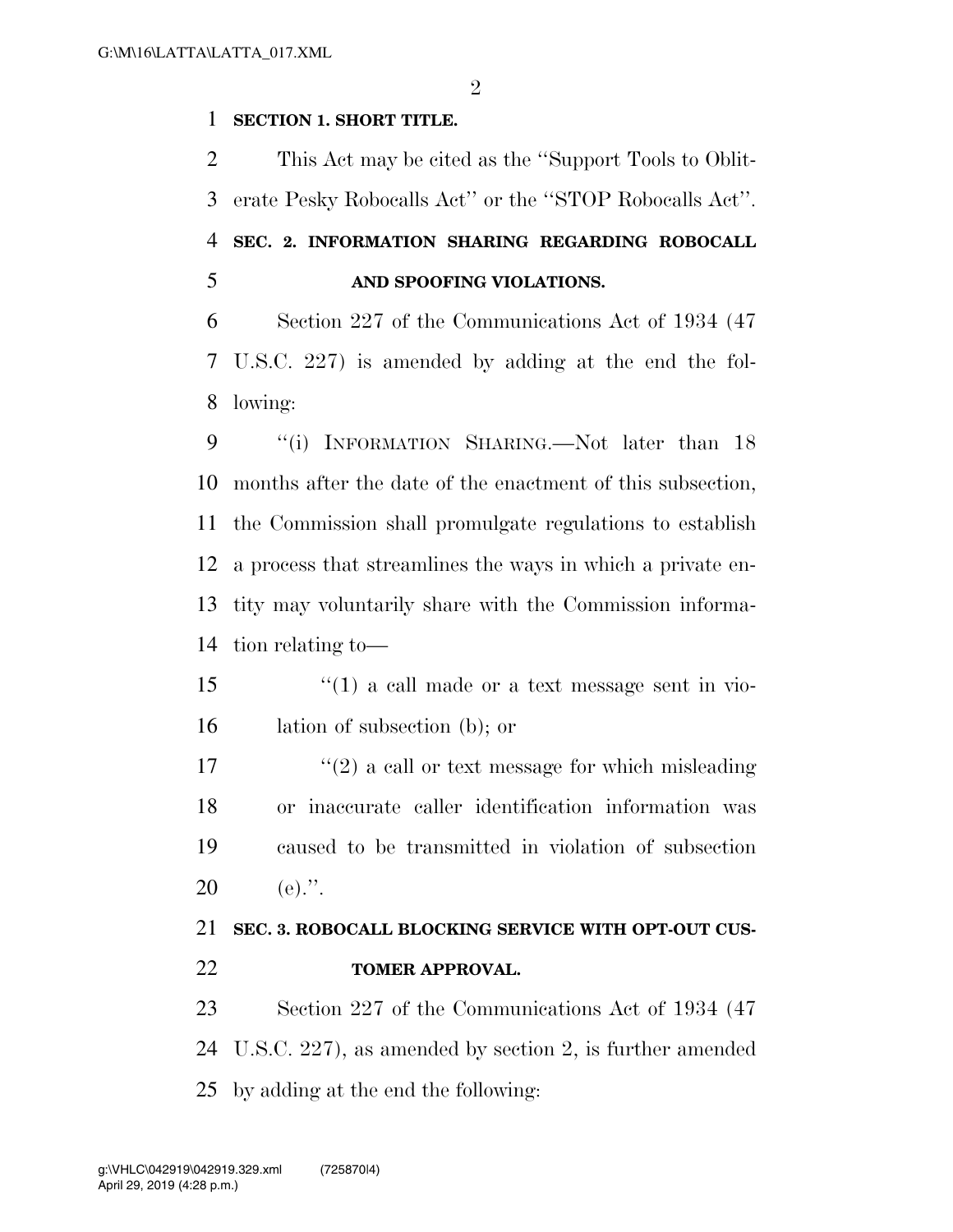''(j) ROBOCALL BLOCKING SERVICE WITH OPT-OUT CUSTOMER APPROVAL.—

3 "(1) IN GENERAL.—A voice service provider may provide a robocall blocking service to a cus- tomer on an informed opt-out basis if the provider does not charge a fee in exchange for such service. ''(2) RULES OF CONSTRUCTION.—

8 "(A) INFORMED OPT-IN BASIS.—Nothing in this subsection shall be construed to prohibit a voice service provider from providing a robocall blocking service to customers on an in- formed opt-in basis, whether or not in exchange for a fee.

14 "(B) BLOCKING CALLS WITHOUT CUS- TOMER CONSENT.—Nothing in this subsection shall be construed to prohibit a voice service provider from blocking calls without customer consent as provided by rule or order of the Commission.

20 "(3) DEFINITIONS.—In this subsection:

21 "(A) ROBOCALL BLOCKING SERVICE.—The term 'robocall blocking service' means a service or technology that enables a voice service cus- tomer to avoid receiving calls made in violation of subsection (b).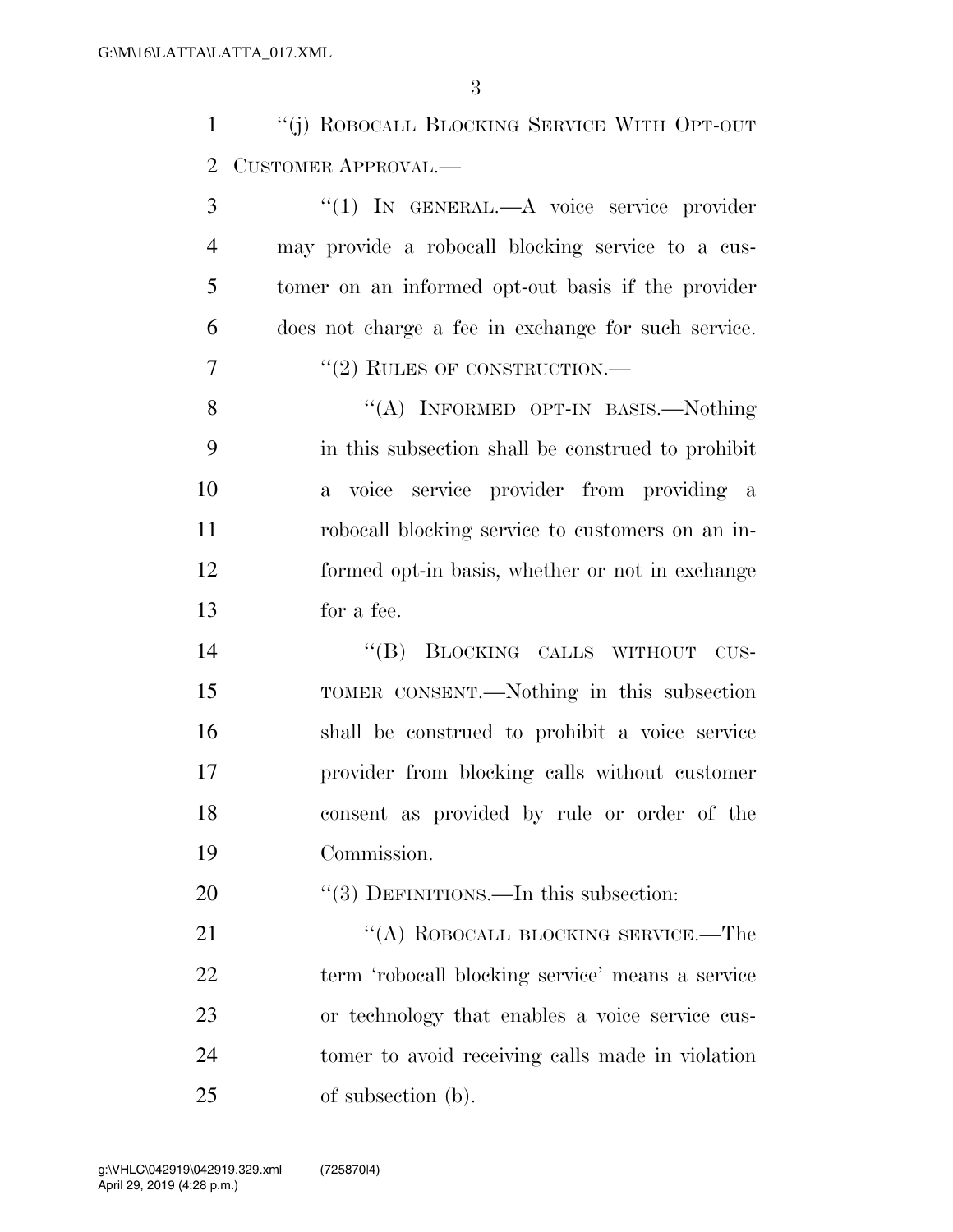| $\mathbf{1}$   | "(B) VOICE SERVICE.—The term 'voice                     |
|----------------|---------------------------------------------------------|
| $\overline{2}$ | service' has the meaning given such term in             |
| 3              | subsection (e) $(8)$ . This subparagraph shall          |
| $\overline{4}$ | apply before the effective date of the amend-           |
| 5              | ment made to such subsection by subparagraph            |
| 6              | (C) of section $503(a)(2)$ of division P of the         |
| 7              | Consolidated Appropriations Act, 2018 (Public           |
| 8              | Law 115-141) as if such amendment was al-               |
| 9              | ready in effect.".                                      |
| 10             | SEC. 4. STUDY ON INFORMATION REQUIREMENTS FOR CER-      |
| 11             | TAIN VOIP SERVICE PROVIDERS.                            |
| 12             | (a) IN GENERAL.—The Federal Communications              |
| 13             | Commission shall conduct a study regarding whether to   |
| 14             | require a provider of covered VoIP service to-          |
| 15             | (1) provide to the Commission contact informa-          |
| 16             | tion for such provider and keep such information        |
| 17             | current; and                                            |
| 18             | (2) retain records relating to each call trans-         |
| 19             | mitted over the covered VoIP service of such pro-       |
| 20             | vider that are sufficient to trace such call back to    |
| 21             | the source of such call.                                |
| 22             | (b) REPORT TO CONGRESS.—Not later than 18               |
| 23             | months after the date of the enactment of this Act, the |
| 24             | Commission shall submit to Congress a report on the re- |
| 25             | sults of the study conducted under subsection (a).      |